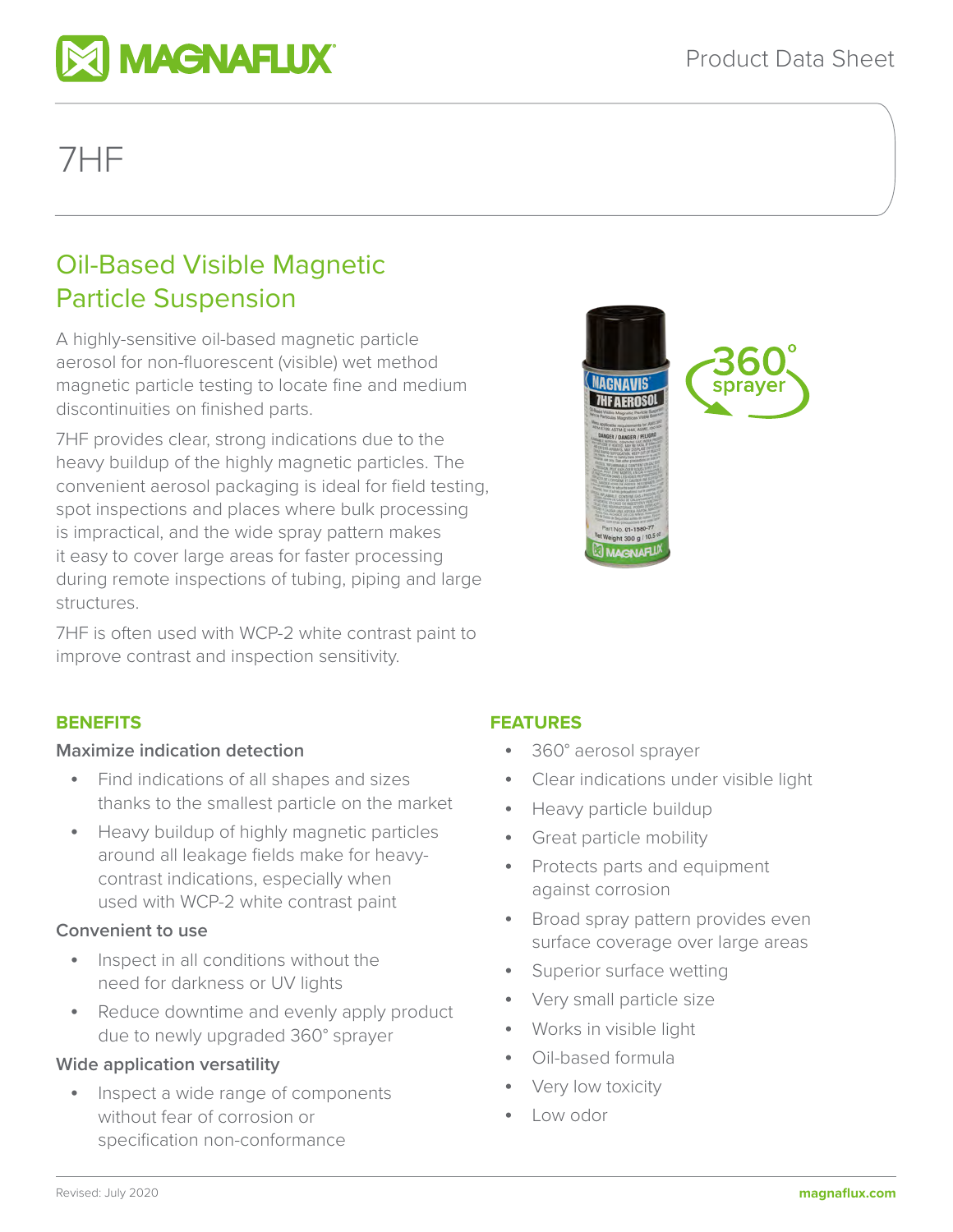

## **SPECIFICATION COMPLIANCE**

- AMS 3043
- ASTM E709
- ASTM E1444
- ASME BPVC
- Boeing PS-21201
- ISO 9934
- MIL-STD-2132
- NAVSEA 250-1500-1
- NAVSEA T9074-AS-GIB-010/271

#### **APPLICATIONS**

**Defect location:** surface and slightly subsurface **Ideal for:** 

- Detecting fine and medium discontinuities
- Field testing
- Spot inspections
- In-service inspections
- Machined parts
- Light surfaces
- Difficult to reach areas

#### **Defect examples:**

- Inclusions
- Seams
- Shrink cracks
- Tears
- Laps
- Flakes
- Welding defects
- Grinding cracks
- Quenching cracks
- Fatique cracks

#### **PROPERTIES**

| Appearance                    | Oily liquid and fine<br>particle solution |
|-------------------------------|-------------------------------------------|
| <b>Color in Visible Light</b> | Black                                     |
| Odor                          | Odorless                                  |
| Mean Particle Size*           | $<$ 2 microns                             |
| <b>SAE Sensitivity**</b>      | > 6                                       |
| <b>Flash Point</b>            | $> 200^{\circ}$ F / 93°C                  |

\* As determined by industry-typical method for measuring particle size

\*\* Representative of the number of indications on a tool steel ring as defined in ASTM E1444.

#### **USE RECOMMENDATIONS**

| <b>NDT Method</b>              | <b>Magnetic Particle</b><br>Testing, Nonfluorescent /<br>Visible, Wet Method          |
|--------------------------------|---------------------------------------------------------------------------------------|
| <b>Suspension Vehicle</b>      | Carrier II (petroleum<br>distillate)                                                  |
| <b>Required Equipment</b>      | Magnetizing device                                                                    |
| Usage Temperature <sup>+</sup> | 42 to 120°F / 6 to 48°C                                                               |
| <b>Storage Temperature</b>     | 50 to 86°F / 10 to 30°C                                                               |
| <b>Settling Volume</b>         | $1.20 - 2.40$ mL                                                                      |
| Coverage                       | 1 aerosol can will cover<br>approximately 65 ft <sup>2</sup><br>$(6 \; \mathrm{m}^2)$ |

† Particle integrity and mobility may decline beyond these temperature limits.